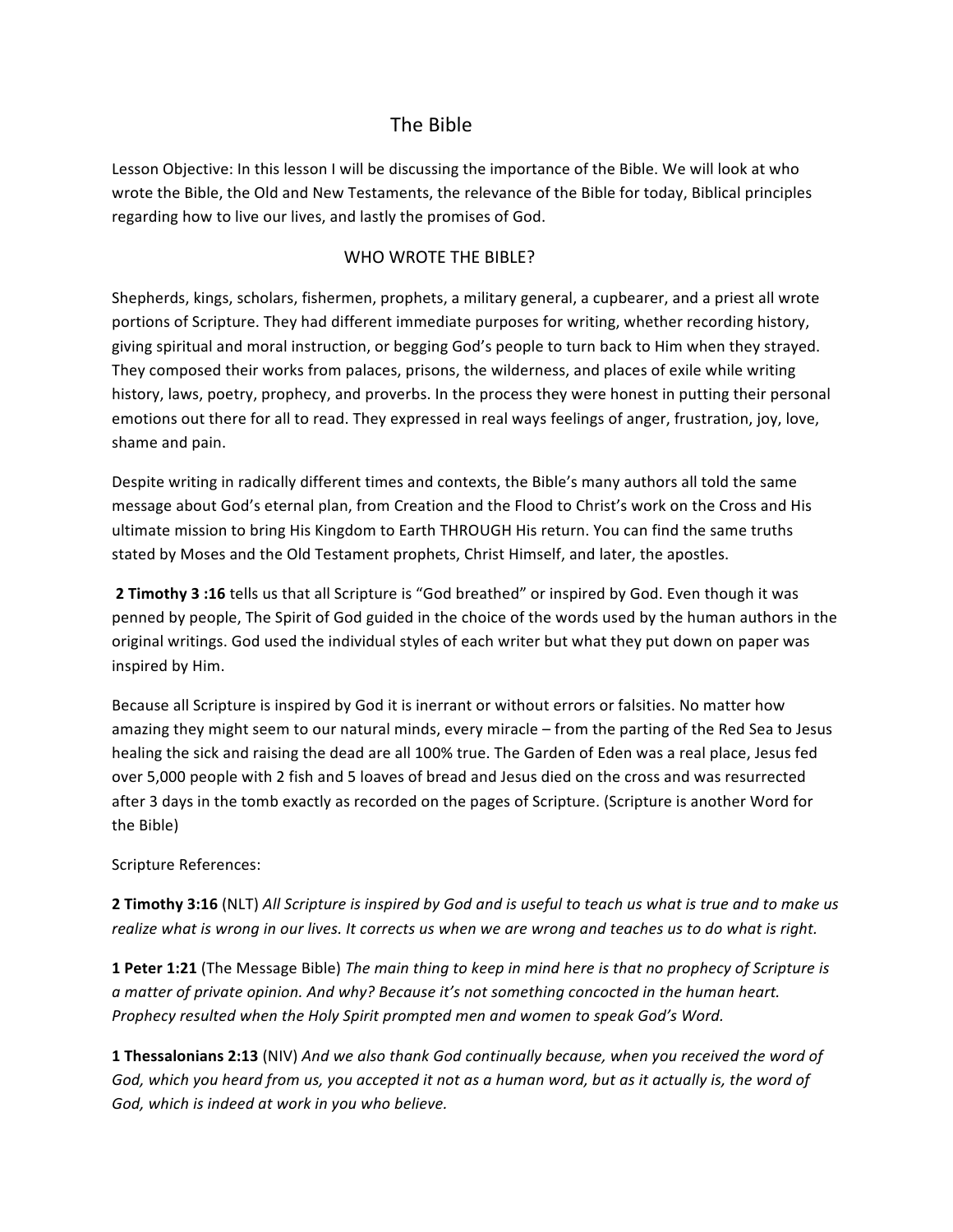### THE OLD AND NEW TESTAMENTS

The Bible is divided into two main writings - the Old and the New "Testaments." The word "testament" is an old English word that means, "covenant." A covenant is an agreement or contact between two parties. The Old Testament was a contract between God and the people of Israel. The New Testament is a contract between God and all those who have received Jesus as Lord and Savior. The Old Testament was based on Israel keeping His laws and rituals. The New Testament is based not on keeping laws and rules rituals but rather on receiving God's forgiving grace through faith in Jesus.

The Old Testament contained hundreds of laws, rituals and animal sacrifices ordered by God that Israel had to keep in order to be in right standing with Him. Unfortunately, Israel sinned over and over by breaking God's commandments and worshipping lifeless statues and idols.

The Old Testament also foretold of a coming savior who would deliver Israel and ultimately believers from every nationality, language and people group from their sins.

The New Testament reveals that the prophesied savior is Jesus. The first 4 books of the New Testament (written by Matthew, Mark, Luke and John) were written as accounts of the life, death and resurrection of Jesus. They are called the Gospels. The books of the New Testament are traditionally divided into three categories: The Gospels, letters written to the Church called the Epistles, and the Book of Revelation.

In the Old Testament we see glimpses of the grace and mercy of God. In the New Testament we receive a full revelation of a loving and gracious Heavenly Father.

# THE RELEVANCE OF THE BIBLE

Quote from former pastor **Rob Bell**: "I think culture is already there and the church will continue to be *even more irrelevant when it quotes letters from 2,000 years ago as their best defense"* 

According to Rob Bell many of the ideas in the Bible are no longer relevant to our modern culture. Many claim that we must adapt the Word of God to the times and its current lifestyles. The argument goes that since the Bible was written so long ago, it made sense for ancient cultures but is totally inapplicable today.

However, regardless of how many years have passed by, the Bible is just as relevant to our lives as ever. Although we always want to present Jesus in a way that is gracious, meaningful, and understandable in every cultural setting, we can't altar what the Bible says or cut out verses the modern World finds offensive. 

The Word of God teaches us truths that help us to overcome issues that so many struggle with today. Here are a few:

1 - Our true worth and value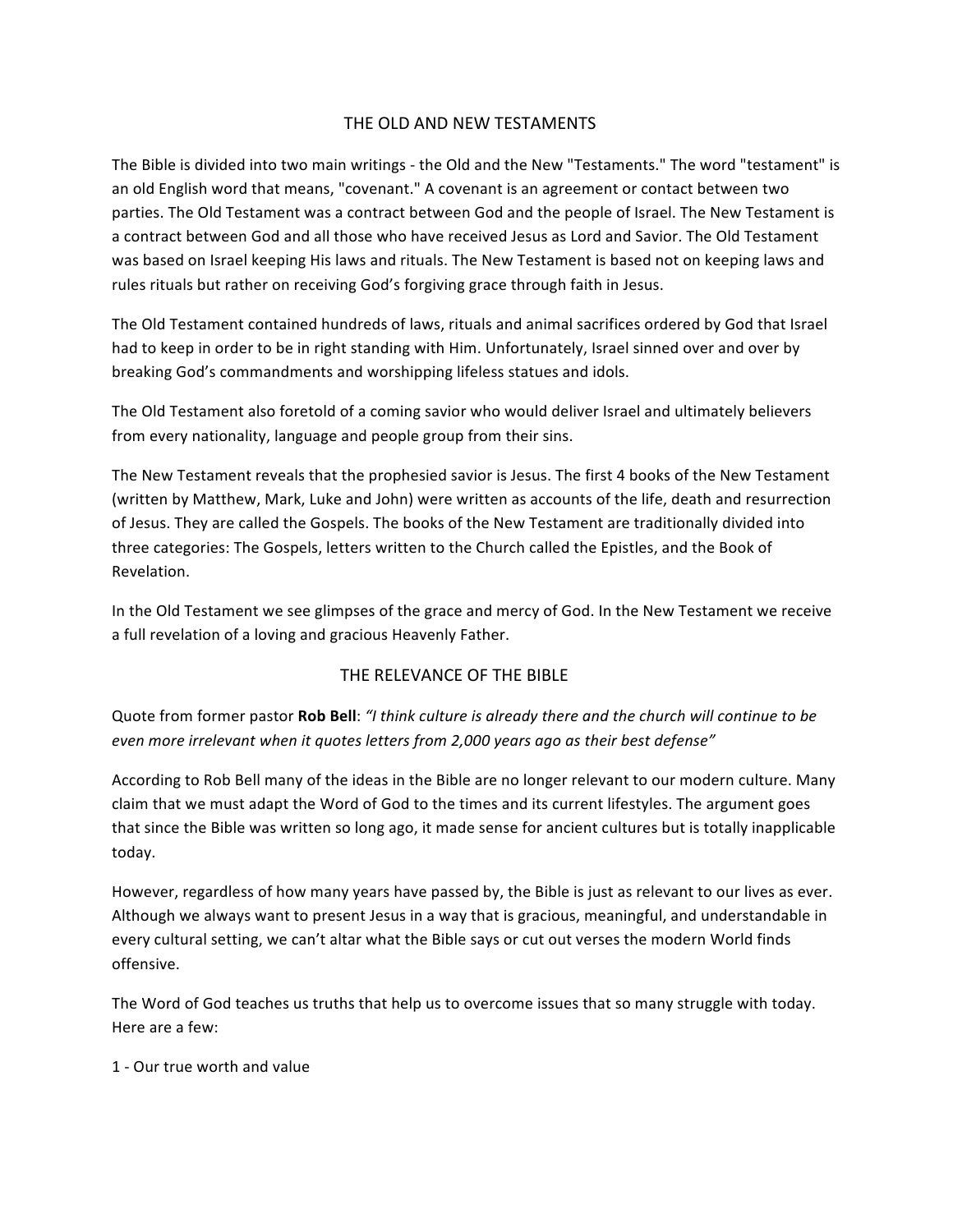**Psalm 139:13-14** For you created my inmost being; you knit me together in my mother's womb. I praise you because I am fearfully and wonderfully made; your works are wonderful, I know that full well

**Ephesians 2:10** (NLT) For we are God's masterpiece. He has created us anew in Christ Jesus, so we can do the good things he planned for us long ago.

2 - Overcoming fear and anxiety

Philippians 4:6-7 (The Message Bible) *Don't fret or worry. Instead of worrying, pray. Let petitions and* praises shape your worries into prayers, letting God know your concerns. Before you know it, a sense of God's wholeness, everything coming together for good, will come and settle you down. It's wonderful what happens when Christ displaces worry at the center of your life.

3 - Erasing guilt, shame and condemnation from your life

**Romans 8:1** (NLT) So now there is no condemnation for those who belong to Christ Jesus.

**Isaiah 50:7** (NLT) Because the Sovereign Lord helps me, I will not be disgraced. Therefore, I have set my *face like a stone, determined to do his will. And I know that I will not be put to shame.* 

4 - Getting free from lack and poverty

Luke 6:38 (NLT) Give, and you will receive. Your gift will return to you in full—pressed down, shaken together to make room for more, running over, and poured into your lap. The amount you give will determine the amount you get back.

**Matthew 6:31-33** (NLT) "So don't worry about these things, saying, 'What will we eat? What will we *drink?* What will we wear?' These things dominate the thoughts of unbelievers, but your heavenly Father already knows all your needs. Seek the Kingdom of God[a] above all else, and live righteously, and he will give you everything you need"

**Proverbs 13:11** (NLT) *Wealth from get-rich-quick schemes quickly disappears;* wealth from hard work *grows.*

5 - Raising children to become emotionally and spiritually healthy

**Colossians 3:21** (MSG) Parents, don't come down too hard on your children or you'll crush their spirits

**Proverbs 29:17** (NLT) Discipline your children, and they will give you peace of mind and will make your *heart glad.*

 $6$  – Building strong relationships

**Proverbs 17:17** (MSG) *Friends love through all kinds of weather, and families stick together in all kinds of trouble.*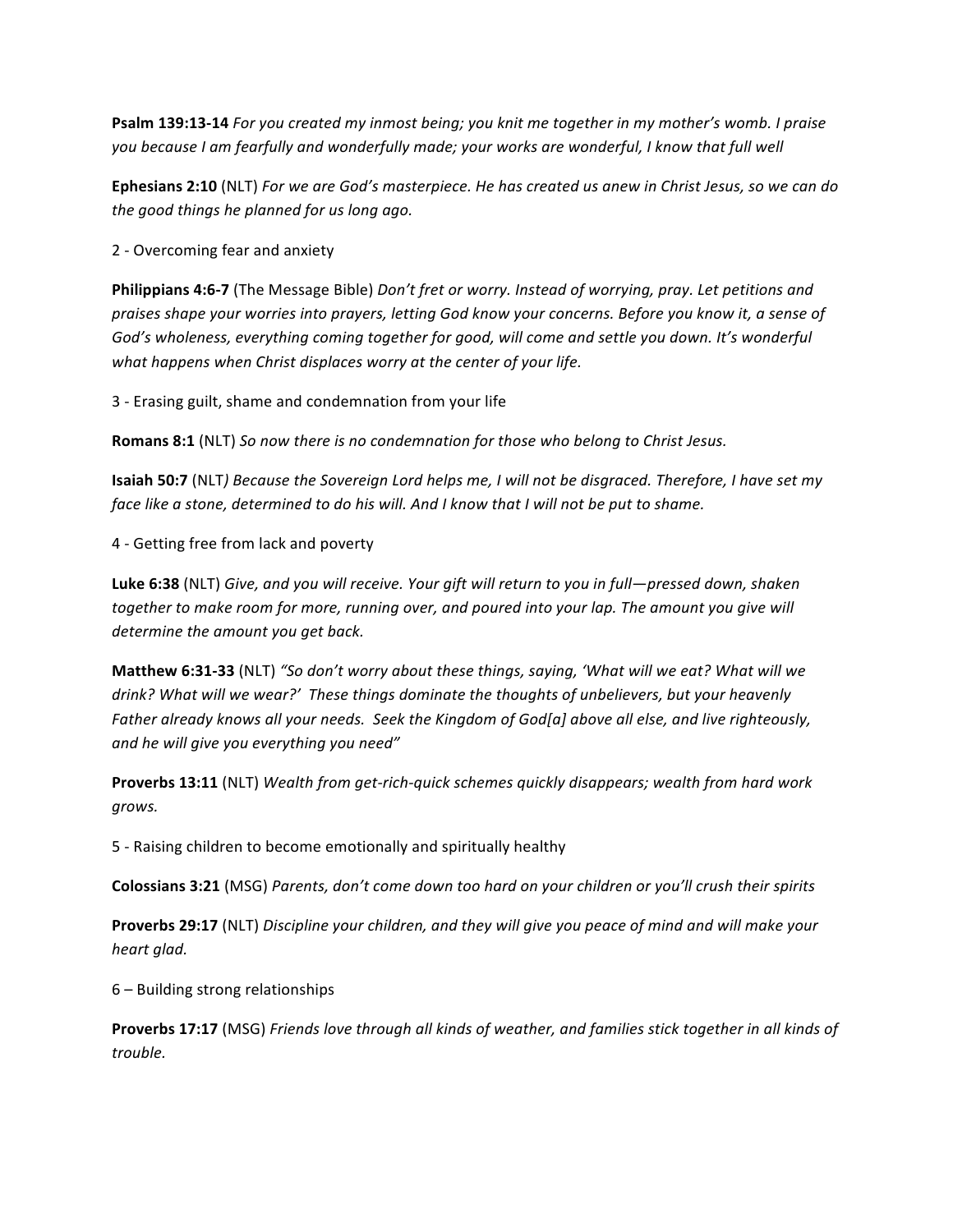**1 Corinthians 13:4-7** (NLT) *Love is patient and kind. Love is not jealous or boastful or proud or rude. Love does not demand its own way. Love is not irritable, and it keeps no record of when it has been wronged.* It is never glad about injustice but rejoices whenever the truth wins out. Love never gives up, never loses faith, is always hopeful, and endures through every circumstance.

### 7 – Conflict Resolution

**Matthew 18:15-17** (MSG) "If a fellow believer hurts you, go and tell him—work it out between the two of you. If he listens, you've made a friend. If he won't listen, take one or two others along so that the *presence of witnesses will keep things honest, and try again."*

#### THE BIBLE TEACHES US HOW TO LIVE

Although we live in the fullness of God's grace and favor, there are many New Testament Scriptures that teach us to live victorious lifestyles. In John 4:23, Jesus said that if we love Him we will obey His teachings and commandments. His goal is not to deny and deprive us but to mature us with the goal that we become more and more like Jesus. James 1:22 (NLT) states: Don't just listen to God's word. You must do what it says. Otherwise, you are only fooling yourselves. Of course, God's forgiveness and mercy is always available to us, but at the same time it matters to God how we live our lives, and how we treat and speak to others. Here are some New Testament Scriptures that were written to guide our actions and lifestyles.

**Colossians 4:6** (The Message Bible) *Be gracious in your speech. The goal is to bring out the best in others* in a conversation, not put them down, not cut them out.

**Titus 3:2** (NLT) *They must not slander anyone and must avoid quarreling. Instead, they should be gentle and show true humility to everyone.*

**Ephesians 4:2** (NLT) Always be humble and gentle. Be patient with each other, making allowance for *each other's faults because of your love.*

**Ephesians 5:3** (NLT) *Let there be no sexual immorality, impurity, or greed among you. Such sins have no place among God's people.*

**Romans 12:18** (NIV) If it is possible, as far as it depends on you, live at peace with everyone.

**1 Thessalonians 5:15** (NIV) Make sure that nobody pays back wrong for wrong, but always strive to do what is good for each other and for everyone else.

**Philippians 2:3** (NLT) *Don't be selfish; don't try to impress others. Be humble, thinking of others as better than yourselves.*

# **GOD'S PROMISES**

Throughout the Bible God has made powerful promises to His people inviting us to believe more deeply in who he is. When God makes a promise, we know that he will keep it. God always keeps his promises...